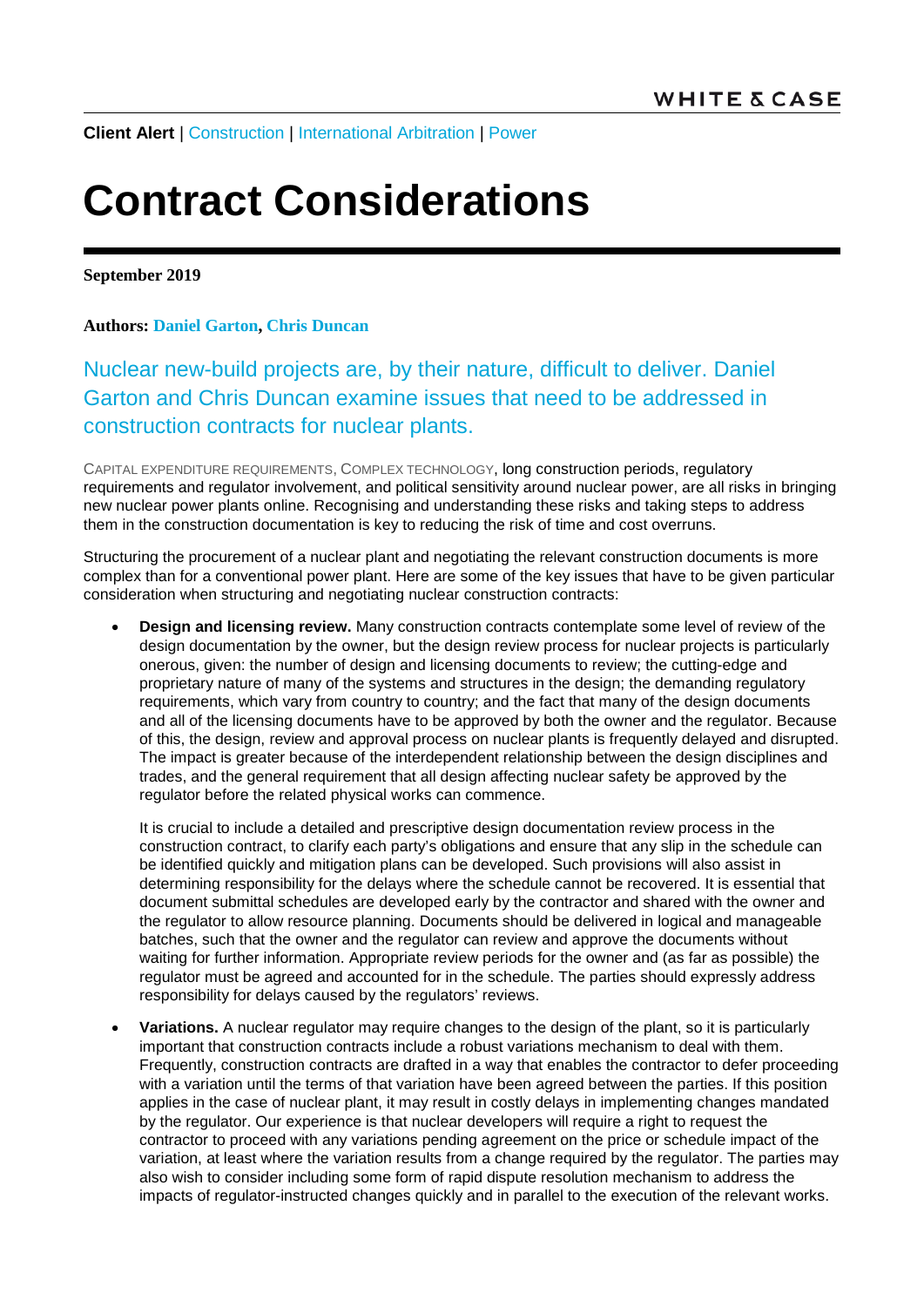- **Creditworthiness of contractors.** The risk of time and cost overruns are more pronounced for nuclear than other projects, given their relative complexity and size. While limited-recourse financing has traditionally been structured on the premise that contractors take in large part the risk associated with the construction phase of a project; this approach has commercial and practical limitations in the context of nuclear plants. Given the significant costs associated with unforeseeable events during their construction phase, there is a limited field of contractors that can meet the liabilities allocated to the contractor in the event of cost overruns during the construction. This is particularly the case where one engineering and construction contractor bears single-point responsibility for the delivery of the entire plant under a single contract. If contractors cannot in reality bear the risks accepted by them under the construction contract, then the risks allocated to the contractor will become an issue for the sponsors, lenders and potentially the host country. To help mitigate creditworthiness risk, the owner will often seek a parent company guarantee from the contractor's parent (where the contractor is not the ultimate parent company in its group).
- **Nuclear indemnity.** Contractors are typically unwilling to accept risk associated with a nuclear incident involving the plant and will seek an indemnity from the owner in respect of it. A common topic of negotiation is the scope of exclusions from the nuclear indemnity under the construction contract although such exclusions tend in practice to be fairly limited and focus on matters such as fraud, gross negligence and wilful misconduct. Owners also frequently propose that any nuclear indemnity should only apply up to the limit of liability of the nuclear operator under the relevant international conventions governing liability for nuclear damage.
- **Extended project lead times.** The lead times for design and construction of nuclear plants are longer than for conventional power plants. The impact of this will have to be considered by the parties and addressed in the contract. For example, it is common for contractors to request some form of price escalation mechanism in engineering, procurement and construction (EPC) contracts for nuclear power plants, even where the EPC contract has been priced on a lump-sum basis. In addition, the longer duration of the contract means that there will be more likelihood of a force majeure event so more focus on the provisions should this occur. Any rights for the parties to terminate the contract due to prolonged force majeure will have to be carefully considered.
- **Subcontractors and sub-suppliers.** Many specialist subcontractors and sub-suppliers are required in a nuclear build project. There will be a limited number of competent and capable sub-suppliers to choose from, meaning that suppliers can also be difficult to replace if problems arise during the project. So it is important to consider at the outset how these suppliers will be selected. In particular, the extent of the owner's prior approval rights in relation to subcontractors and sub-suppliers will have to be agreed between the parties. Robust procedures will also be required to manage the interfaces between works provided by different specialist subcontractors and sub-suppliers.
- **Dispute resolution.** Given some of the issues identified above, it is common for large claims for additional time and money to arise on nuclear projects and these claims can often become disputes. Because of the long lead time disputes can arise during the course of the works and if they cannot be resolved efficiently they can damage the relationship between the parties and have a detrimental effect on completion of the works. It is, therefore, important that the parties give careful consideration to how these disputes will be resolved. Most nuclear EPC contracts will include tiered dispute resolution clauses with a combination of an amicable settlement period, senior executive review, expert determination and or Dispute Adjudication Board (DAB), with a final determination by way of international arbitration. Parties should consider whether the project would benefit from a standing DAB and whether a 'one size fits all' dispute resolution clause is really appropriate given the extremely varied nature and size of the disputes that can arise on nuclear projects. Parties should also ensure that the dispute resolution mechanism is clear and robust, as disputes regarding the proper operation of dispute resolution clauses can cause significant delay to the resolution of disputes.

## **The way forward**

While nuclear power plants have traditionally been financed using a sovereign or utility balance sheet, the expectations of potential lenders are now increasingly relevant. Countries with growing energy needs are now considering other structures to fund new nuclear projects, such as limited recourse financing and export credit agency (ECA) finance.